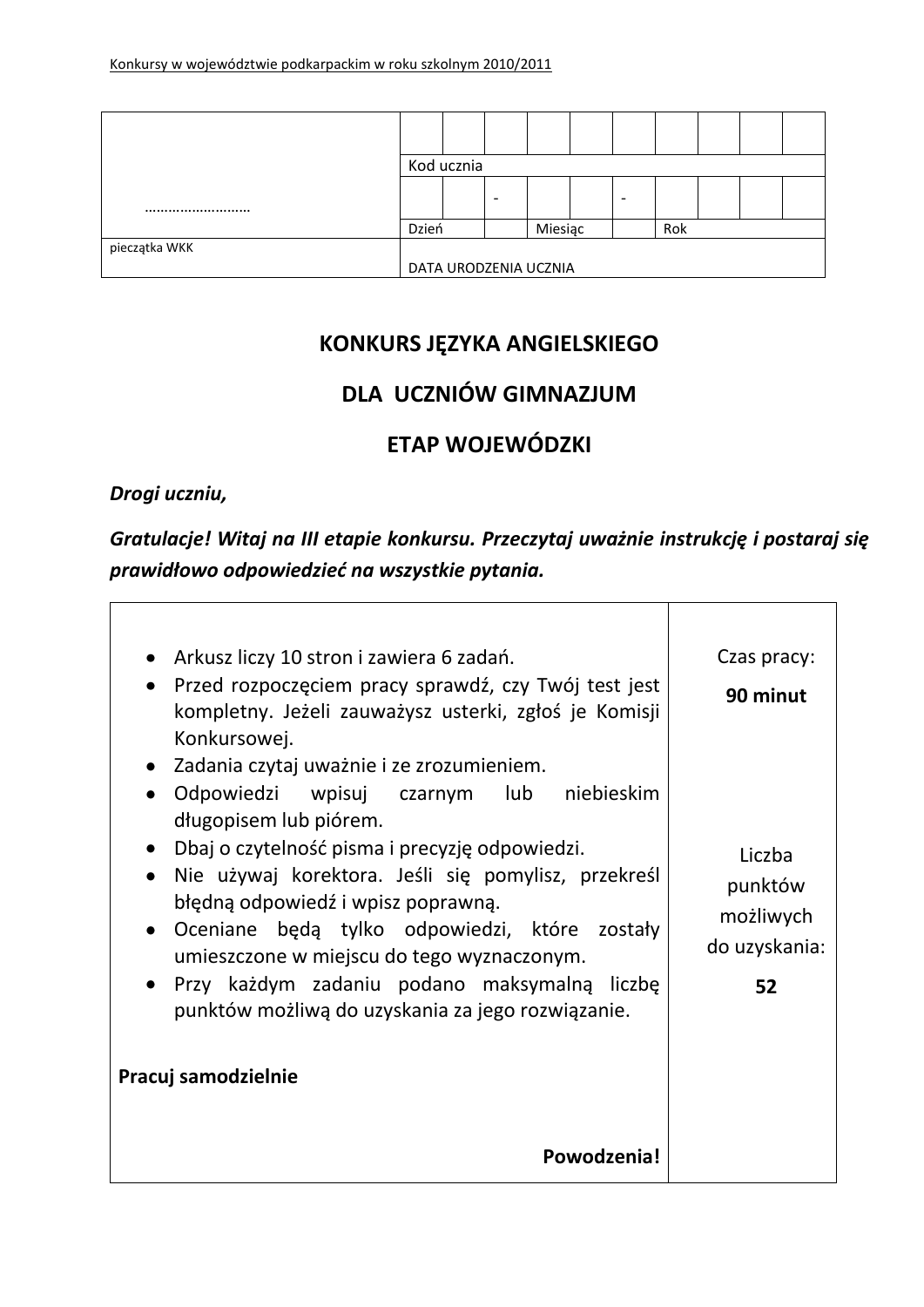#### **Zadanie 1. (0-12)**

Wysłuchaj tekst dwa razy i wstaw odpowiednie wyrazy lub wyrażenia w luki znajdujące się w podanym tekście.

#### **Top Store Fires Santa for Telling a Joke (10th December, 2010)**

#### **(adapted from Breaking News English)**

A top New York department store has fired its Santa Claus after two customers did not like \_\_\_\_\_\_\_\_\_\_\_\_\_\_\_\_\_\_\_\_\_\_ (1) jokes. John Toomey, 68, had worked as Macy"s Santa for 20 years. A middle-aged couple asked him why Santa so jolly (2), to which he replied, "because I know where all the naughty boys and girls live". They complained his humour was was the contract was shocked to receive his marching orders the following day. Toomey instantly became  $(4)$ second most famous Santa. Thousands of customers complained to Macy"s about his firing. He was offered dozens of new jobs around the world. He accepted one \_\_\_\_\_\_\_\_\_\_\_\_\_\_\_\_\_\_\_\_\_\_(5) from Macy"s. He told reporters: "Helping the kids - that's  $(6)$  you know."

Macy's has refused to  $(7)$  on the incident, calling it a simple \_\_\_\_\_\_\_\_\_\_\_\_\_\_\_\_\_\_\_\_\_\_(8). Employees and former colleagues of Mr Toomey described his sacking as "devastating" example the spirit of the spirit of Christmas. Santa Toomey was a very popular and professional Father Christmas. He even had his own white beard. He claimed he was "no bad Santa". He explained to the San Francisco Chronicle that no one had ever disliked his jokes before. He said he would never \_\_\_\_\_\_\_\_\_\_\_\_\_\_\_\_\_\_\_\_\_\_(10) humour with children. He gave the newspaper another of his favourite jokes: "When I ask the older people who sit \_\_\_\_\_\_\_\_\_\_\_\_\_\_\_\_\_\_\_\_\_\_(11) if they've been good and they say 'yes', I say 'Gee,  $\overline{\phantom{a}12}.$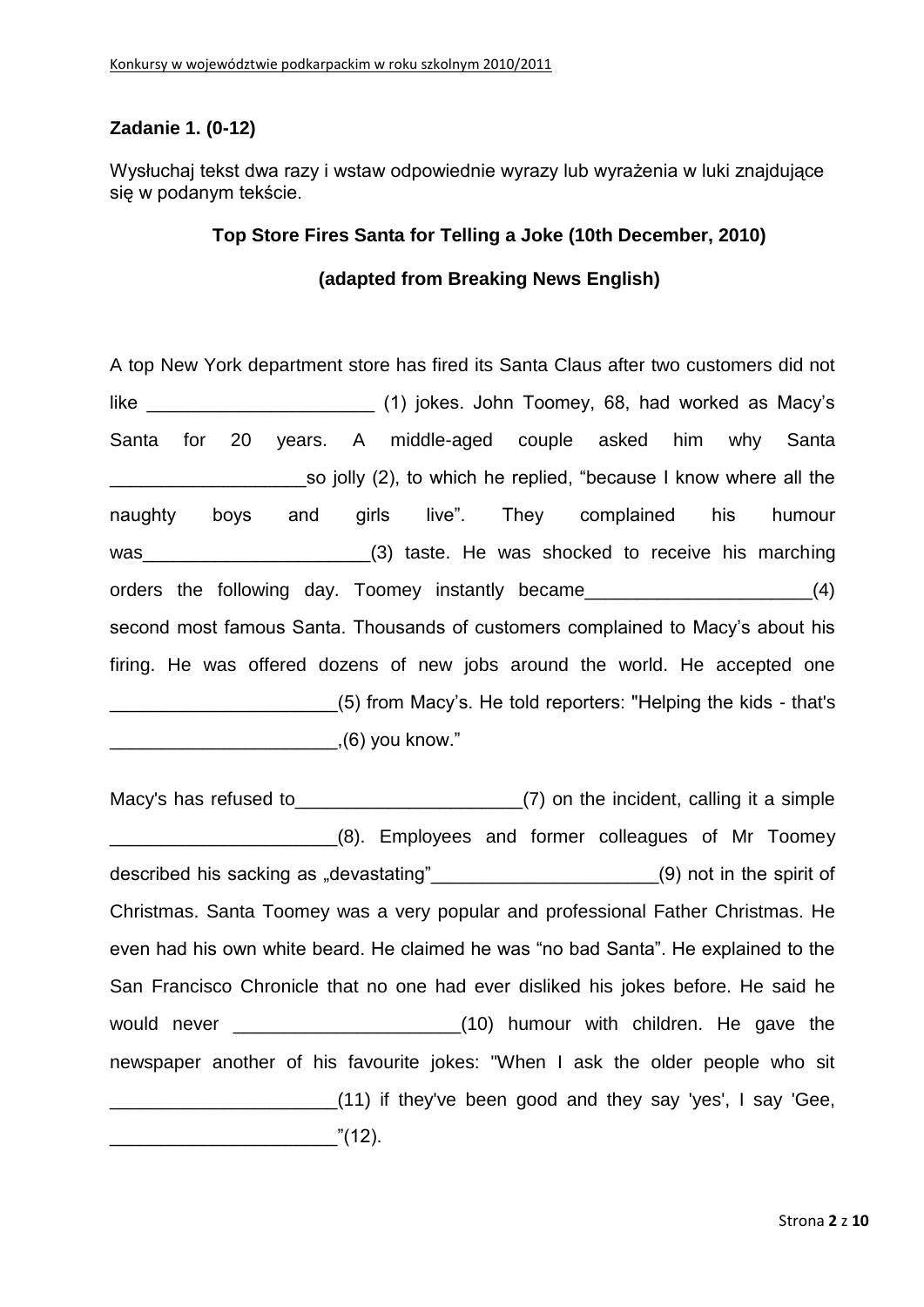### **Zadanie 2. (0-8 punktów)**

Przeczytaj uważnie tekst, a następnie wybierz (zakreśl) poprawną odpowiedź A,B,C,D,-tylko jedna jest poprawna.

I shifted uncomfortably inside my best suit and eased a finger inside the tight white collar. It was hot in the little bus and I had taken a seat on the wrong side where the summer sun beat on the windows. It was a strange outfit for the weather, but a few miles ahead my future employer might be waiting for me and I had to make a good impression.

There was a lot depending on this interview. Many friends who had qualified with me were unemployed or working in shops or as labourers in the shipyards. So many that I had almost given up hope of any future for myself as a veterinary surgeon. There were usually two or three jobs advertised in the Veterinary Record each week and an average of eighty applicants for each one. It hadn't seemed possible when the letter came from Darrowby in Yorkshire. Mr S. Farnon would like to see me on the Friday afternoon; I was to come to tea and, if we were suited to each other, I could stay on as his assistant. Most young people emerging from the colleges after five years of hard work were faced by a world unimpressed by their enthusiasm and bursting

*line 15* knowledge. So I had grabbed the lifeline unbelievingly.

The driver crashed his gears again as we went into another steep bend. We had been climbing steadily now for the last fifteen miles or so, moving closer to the distant blue of the Pennine Hills. I had never been in Yorkshire before, but the name had always raised a picture of a region as heavy and unromantic as the pudding of the same name; I was prepared for solid respectability, dullness and a total lack of charm. But as the bus made its way higher, I began to wonder. There were high grassy hills and wide valleys. In the valley bottoms, rivers twisted among the trees and solid grey stone farmhouses lay among islands of cultivated land which pushed up the wild, dark hillsides. Suddenly, I realised the bus was clattering along a narrow street which openedonto a square where we stopped. Above the window of a small grocer's shop I read 'Darrowby Co-operative Society'. We had arrived. I got out and stood beside my battered suitcase, looking about me. There was something unusual and I didn't know what it was at first. Then it came to me. The other passengers had dispersed, the driver had switched off the engine and there was not a sound or a movement anywhere. The only visible sign of life was a group of old men sitting round the clock tower in the

centre of the square, but they might have been carved of stone.

Darrowby didn't get much space in the guidebooks, but where it was mentioned it was described as a grey little town on the River Arrow with a market place and little of interest except its two ancient bridges. But when you looked at it, its setting was beautiful. Everywhere from the windows of houses in Darrowby you could see the hills. There was a clearness in the air, a sense of space and airiness that made me feel I had left something behind. The pressure of the city, the noise, the smoke – already they seemed to be falling away from me.

Trengate Street was a quiet road leading off the square and from there I had my first sight of Skeldale House. I knew it was the right place before I was near enough to read *S. Farnon, Veterinary Surgeon* on the old-fashioned brass nameplate. I knew by the ivy which grew untidily over the red brick, climbing up to the topmost windows. It was what the letter had said – the only house with ivy; and this could be where I would work for the first time as a veterinary surgeon. I rang the doorbell.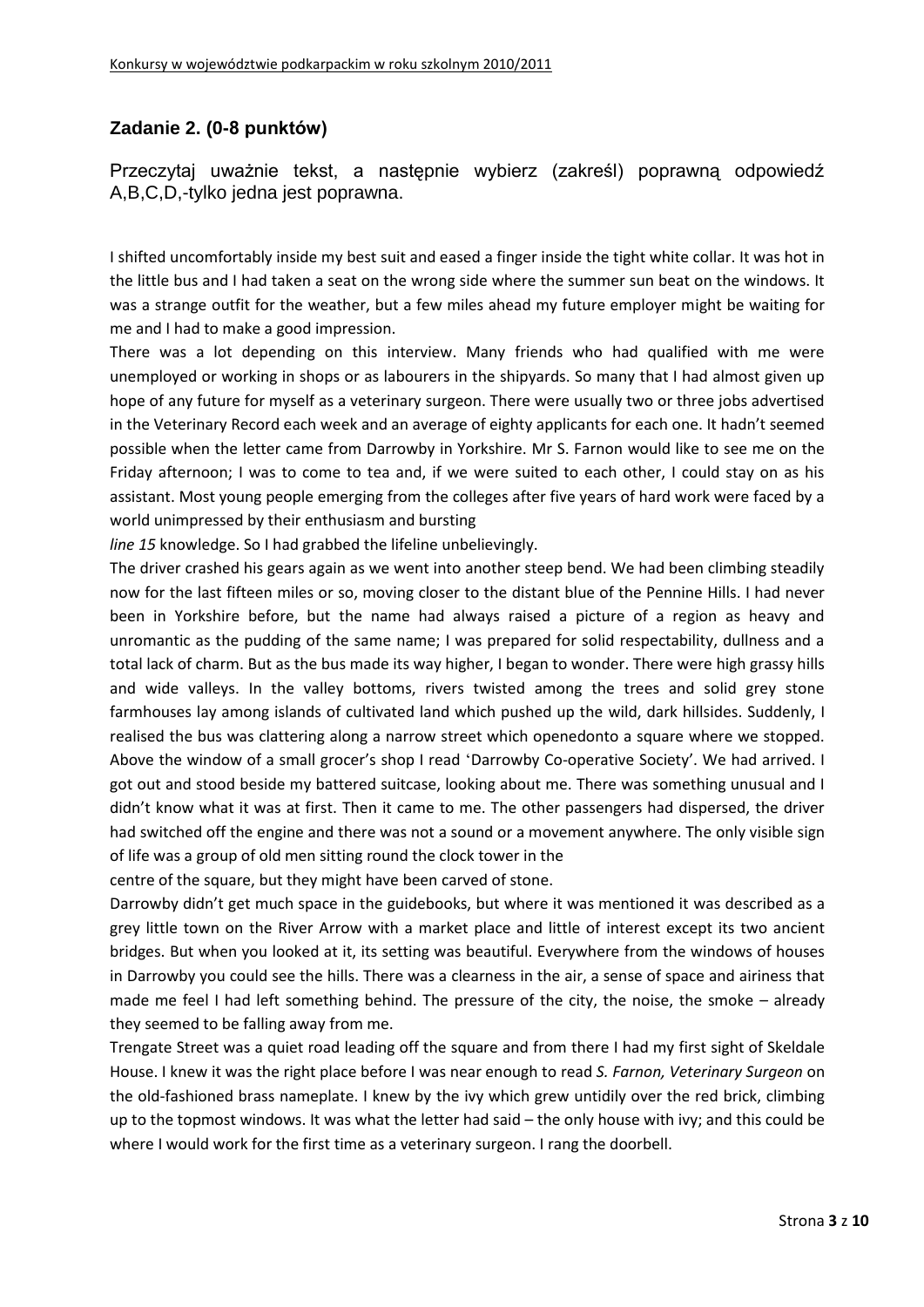**1** As he travelled, the writer regretted his choice of

A seat.

B clothes.

C career.

D means of transport.

**2** What had surprised the writer about the job?

A There had been no advertisement.

B He had been contacted by letter.

C There was an invitation to tea.

D He had been selected for interview.

**3** The writer uses the phrase 'I had grabbed the lifeline' (line 15) to show that he felt

A confident of his ability.

B ready to consider any offer.

C cautious about accepting the invitation.

D forced to make a decision unwillingly.

**4** What impression had the writer previously had of Yorkshire?

A It was a beautiful place.

B It was a boring place.

C It was a charming place.

D It was an unhappy place.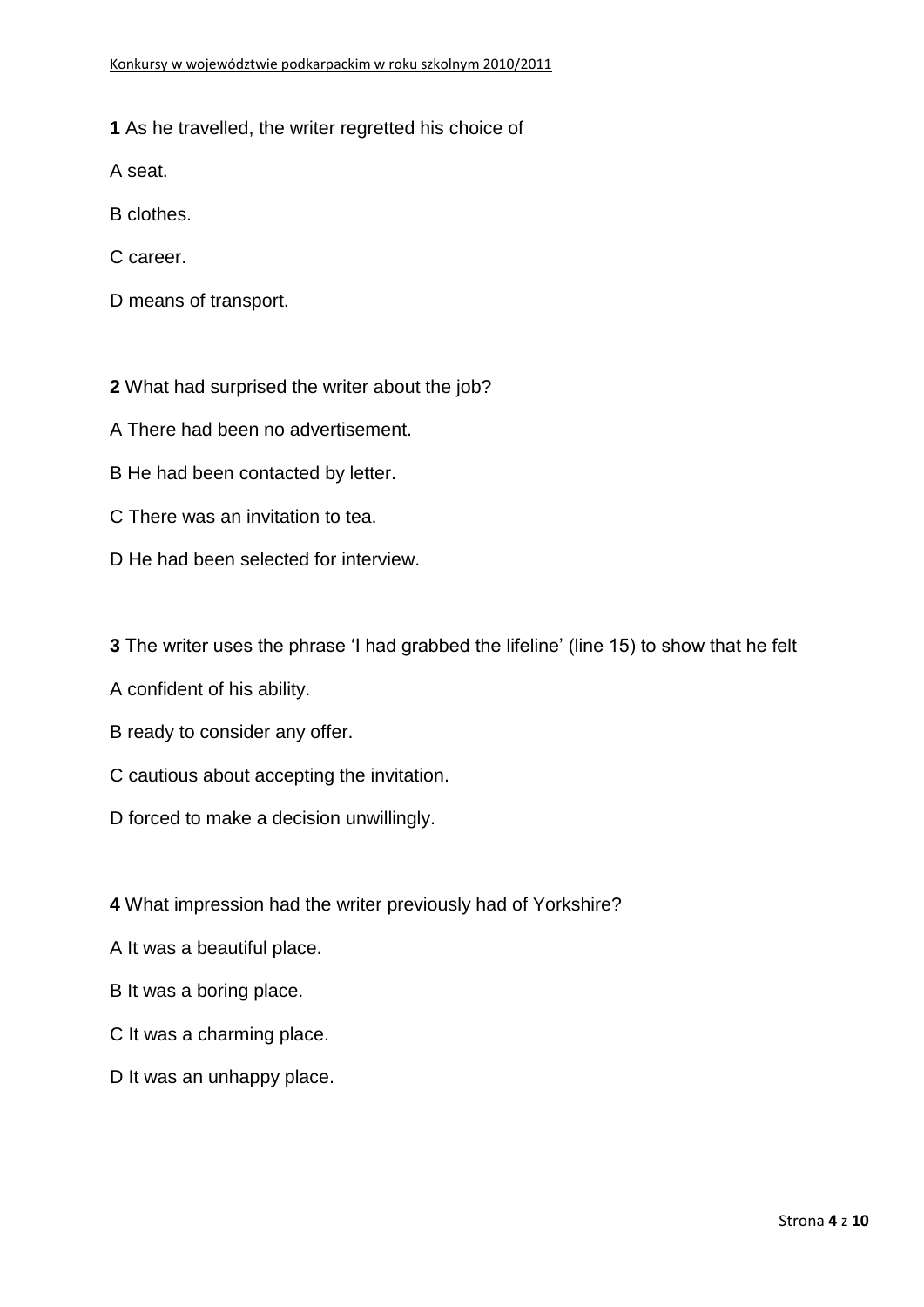**5** What did the writer find unusual about Darrowby?

A the location of the bus stop

- B the small number of shops
- C the design of the square
- D the lack of activity

**6** What did the writer feel the guidebooks had missed about Darrowby?

A the beauty of the houses

- B the importance of the bridges
- C the lovely views from the town
- D the impressive public spaces

**7** How did the writer recognise Skeldale House?

- A The name was on the door.
- B It had red bricks.
- C There was a certain plant outside.

D It stood alone.

**8** How did the writer's attitude change during the passage?

- A He began to feel he might like living in Darrowby.
- B He became less enthusiastic about the job.
- C He realised his journey was likely to have been a waste of time.
- D He started to look forward to having the interview.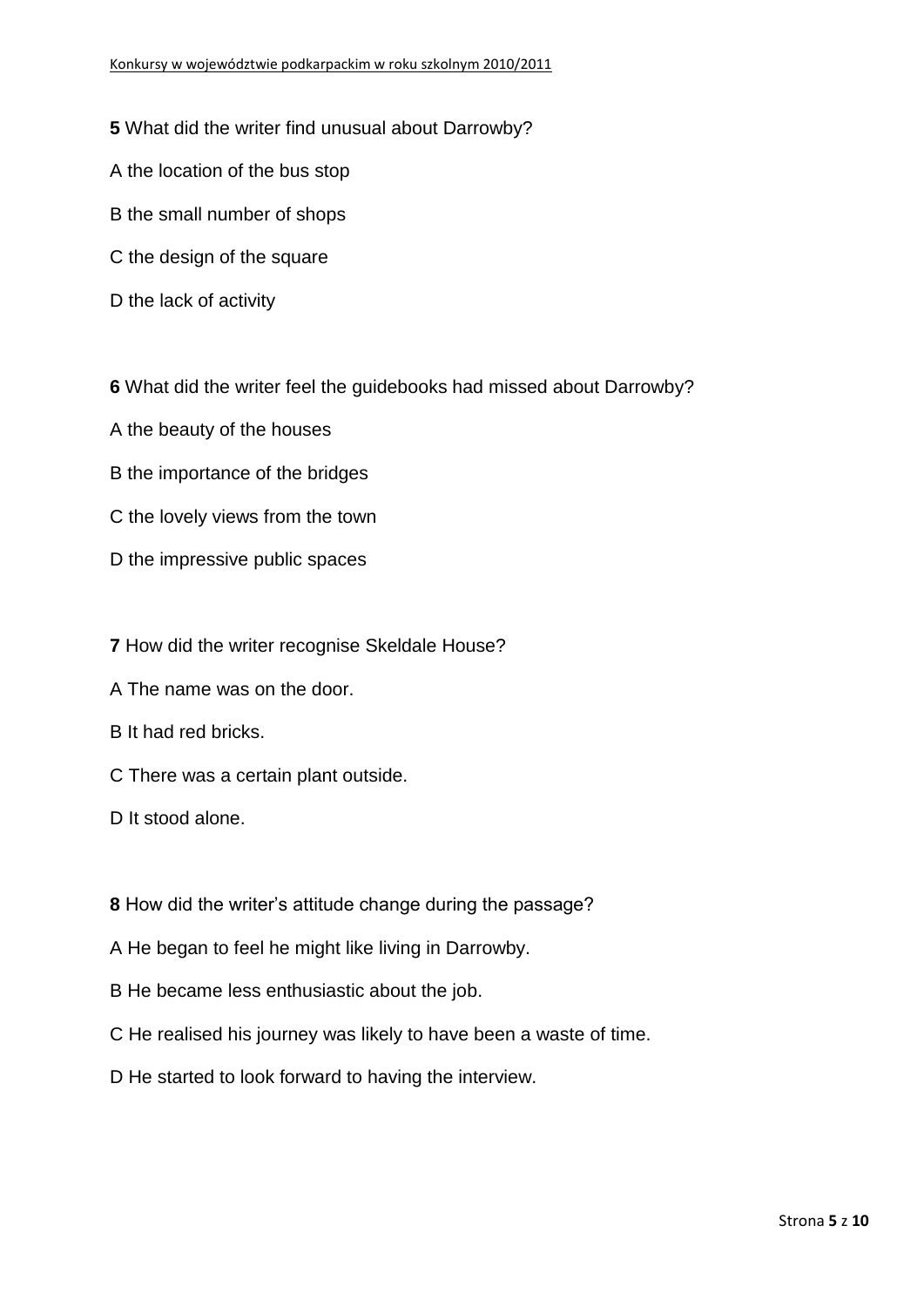### Zadanie 3. (0-6 punktów)

Ułóż pytania szczegółowe do podkreślonych części zdań.

1. The passengers were waiting for the train all day.

2. She often thinks of going abroad.

3. My grandfather will be 70 next year.

4. Our neighbours think we were too noisy.

5. She sent the letter to Madrid last week.

6. They would like to eat something hot.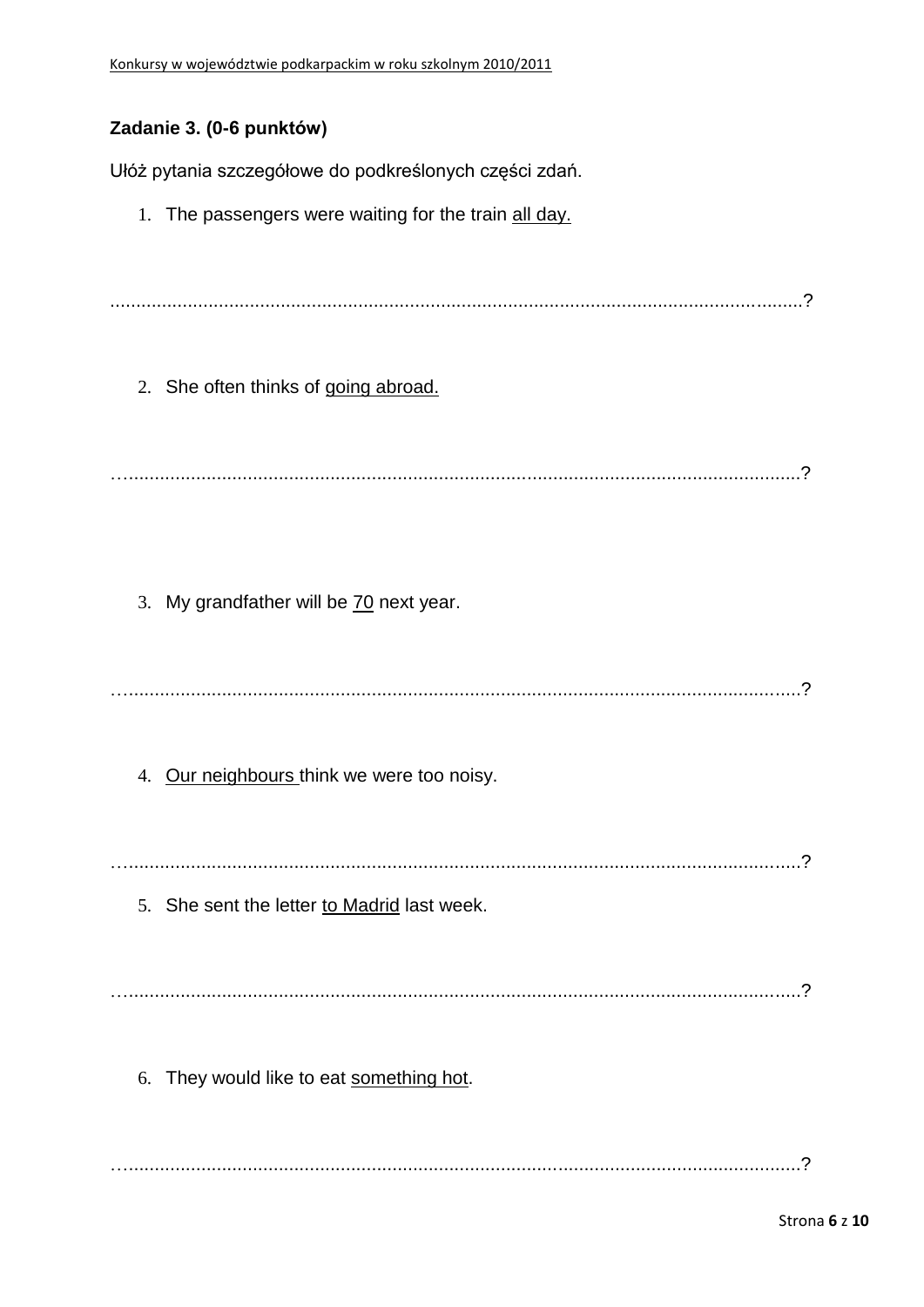## **Zadanie 4. (0-14)**

Odpowiedz na pytania.

| 1. Where would you find a kirk?                                                     |
|-------------------------------------------------------------------------------------|
| 2. What is the name of Britain's highest mountain?                                  |
| 3. What is the connection between the "Mayflower" and the United States of America? |
| 4. What happens on St Valentine's Day?                                              |
| 5. When do British open their Christmas presents?                                   |
| 6. Which country is sometimes called Ulster?                                        |
| 7. A red dragon is the symbol of which country?                                     |
| 8. In which country is the Lake District?                                           |
| 9. What is the name of the US flag?                                                 |
| 10. How many states are there in the US?                                            |
| 11. What do Americans celebrate on 4 <sup>th</sup> , July?                          |
| 12. Who was the first person to walk on the moon?                                   |
| 13. Where is the White House located?                                               |
| 14. Where was the Statue of Liberty constructed?                                    |
|                                                                                     |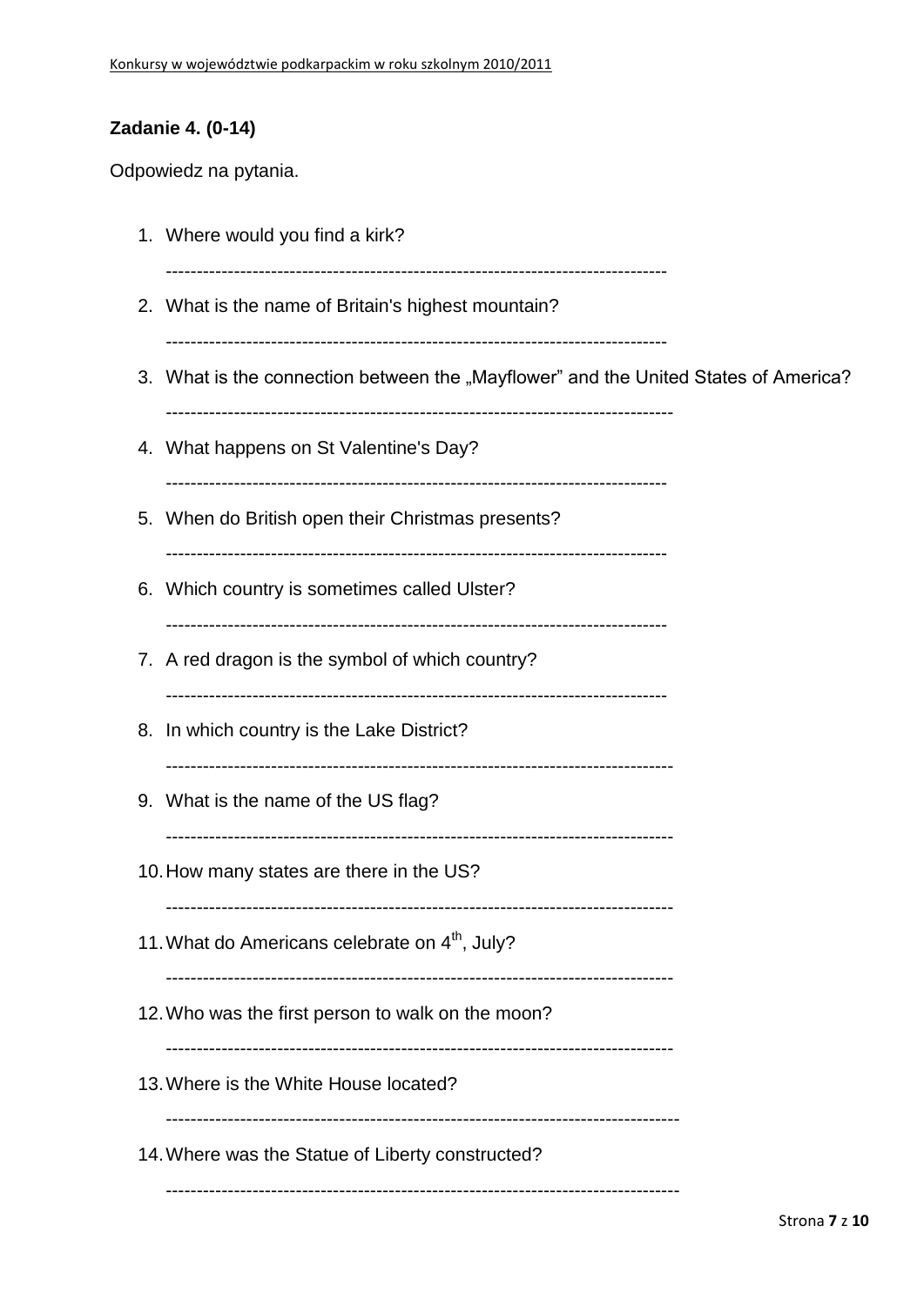### **Zadanie 5. (0-6)**

Przekształć zdania, wykorzystując podane elementy.

1. She said, "I'm thirsty." She said she.................................................................................................. 2. People read newspapers every day. Newspapers................................................................................................... 3. You needn't ask for permission. You don't......................................................................................................... 4. Fishing isn't allowed in this lake. You.................................................................................................................. 5. They are not from London. They won' tell you the way. If they............................................................................................................... 6. "Are you ill?" my father asked.

My father asked if I............................................................................................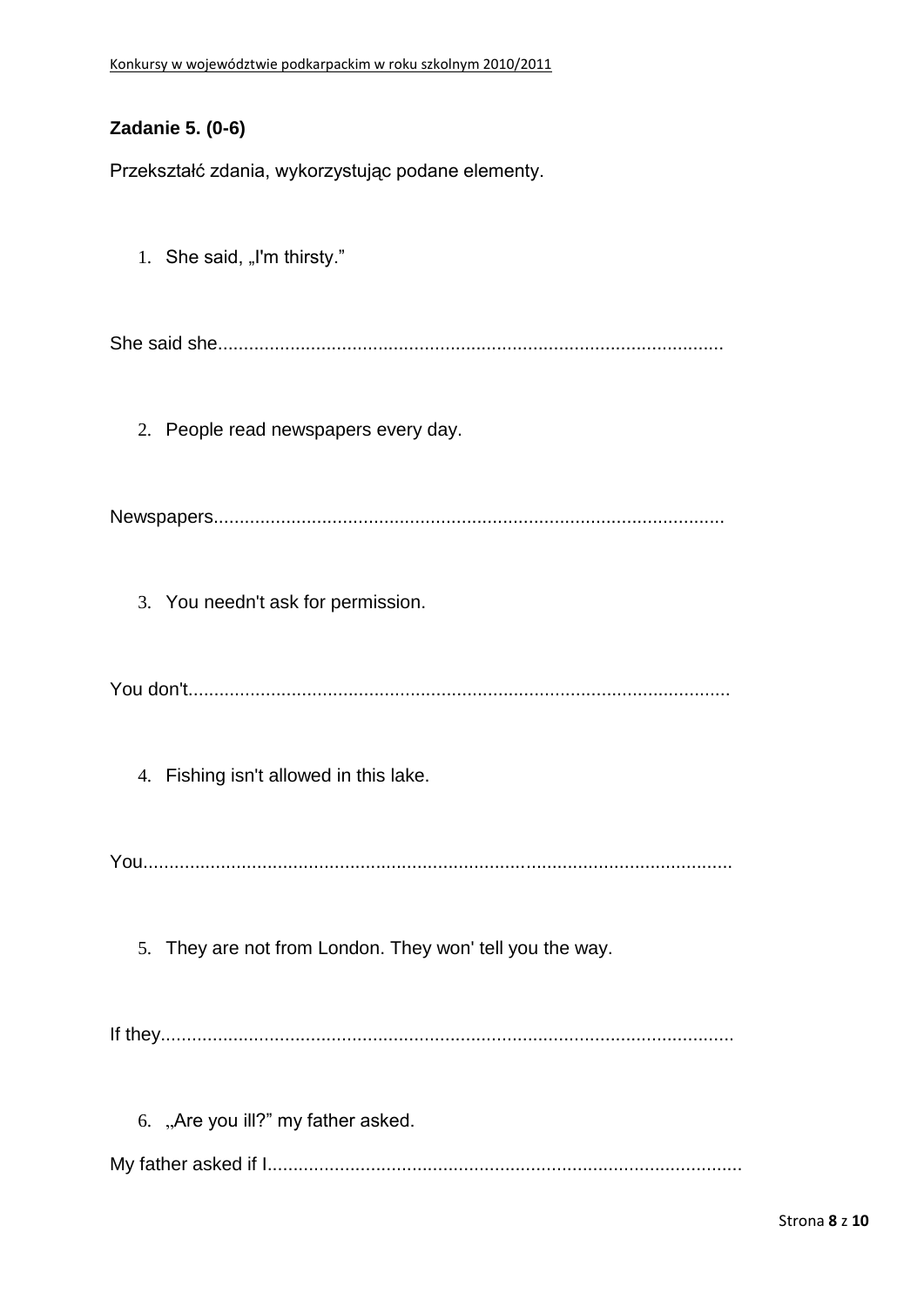### **Zadanie 6. (0-6 punktów)**

Właśnie wróciłeś z tygodniowego pobytu w domu u Twojego angielskiego kolegi Paul'a.

Napisz krótki list do kolegi- (35-45 wyrazów). W liście powinieneś:

- opowiedzieć Paul'owi o swojej drodze powrotnej do domu
- napisać co najbardziej podobało Ci się w tym pobycie
- zaprosić Paul'a do siebie w odwiedziny